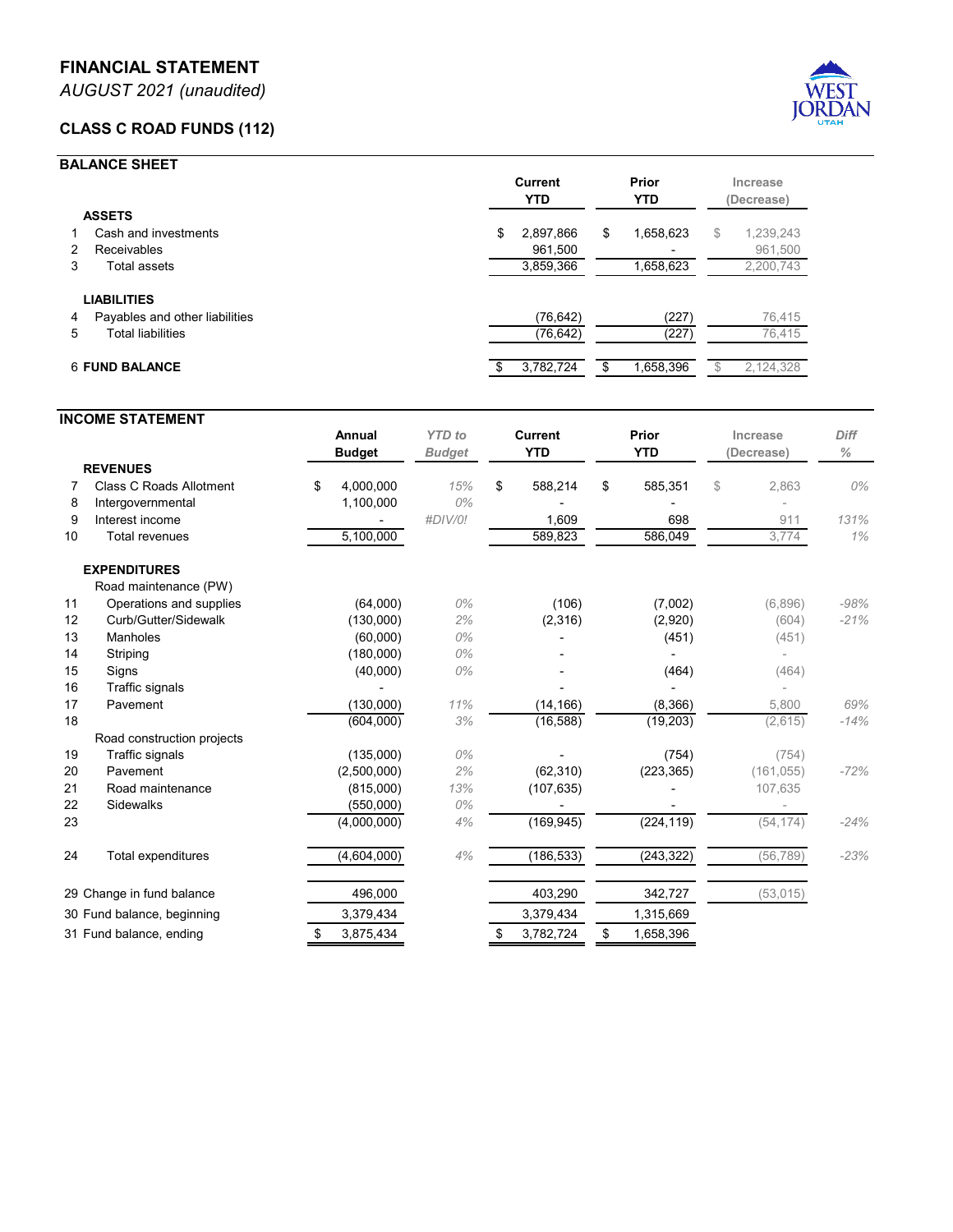## **FAIRWAY ESTATES SPECIAL DISTRICT (250)**



## **BALANCE SHEET**

|                       |                                | <b>Current</b><br><b>YTD</b> |                          | Prior<br><b>YTD</b> |        | Increase<br>(Decrease) |                          |
|-----------------------|--------------------------------|------------------------------|--------------------------|---------------------|--------|------------------------|--------------------------|
| <b>ASSETS</b>         |                                |                              |                          |                     |        |                        |                          |
| 1                     | Cash and investments           | \$                           | 52,447                   | \$                  | 52,772 | \$                     | (325)                    |
| 2                     | Receivables                    |                              | $\overline{\phantom{0}}$ |                     |        |                        | $\overline{\phantom{a}}$ |
| 3                     | Total assets                   |                              | 52,447                   |                     | 52,772 |                        | (325)                    |
|                       | <b>LIABILITIES</b>             |                              |                          |                     |        |                        |                          |
| 4                     | Payables and other liabilities |                              |                          |                     | (785)  |                        | (785)                    |
| 5.                    | <b>Total liabilities</b>       |                              |                          |                     | (785)  |                        | (785)                    |
| <b>6 FUND BALANCE</b> |                                |                              | 52,447                   | \$                  | 51,987 |                        | 460                      |

## **INCOME STATEMENT Annual** *YTD to* **Current Prior Increase** *Diff* **Budget** *Budget* **YTD YTD (Decrease)** *%* **REVENUES 7 Property tax \$ 10,834 \$ 96 \$ 114** \$ (18) 8 Other 10  $10$  29 57 (28) 9 Total revenues 10,844 *1%* 125 171 (46) *-27%* **EXPENDITURES** 10 Operations (12,500) (1,418) (2,697) (1,279) 11 Total expenditures (12,500) *11%* (1,418) (2,697) (1,279) *-47%* 12 Change in net position (1,656) (1,656) (1,293) (2,526) 13 Fund balance, beginning 53,740 53,740 54,513 14 Fund balance, ending  $$52,084$   $$52,447$  \$51,987